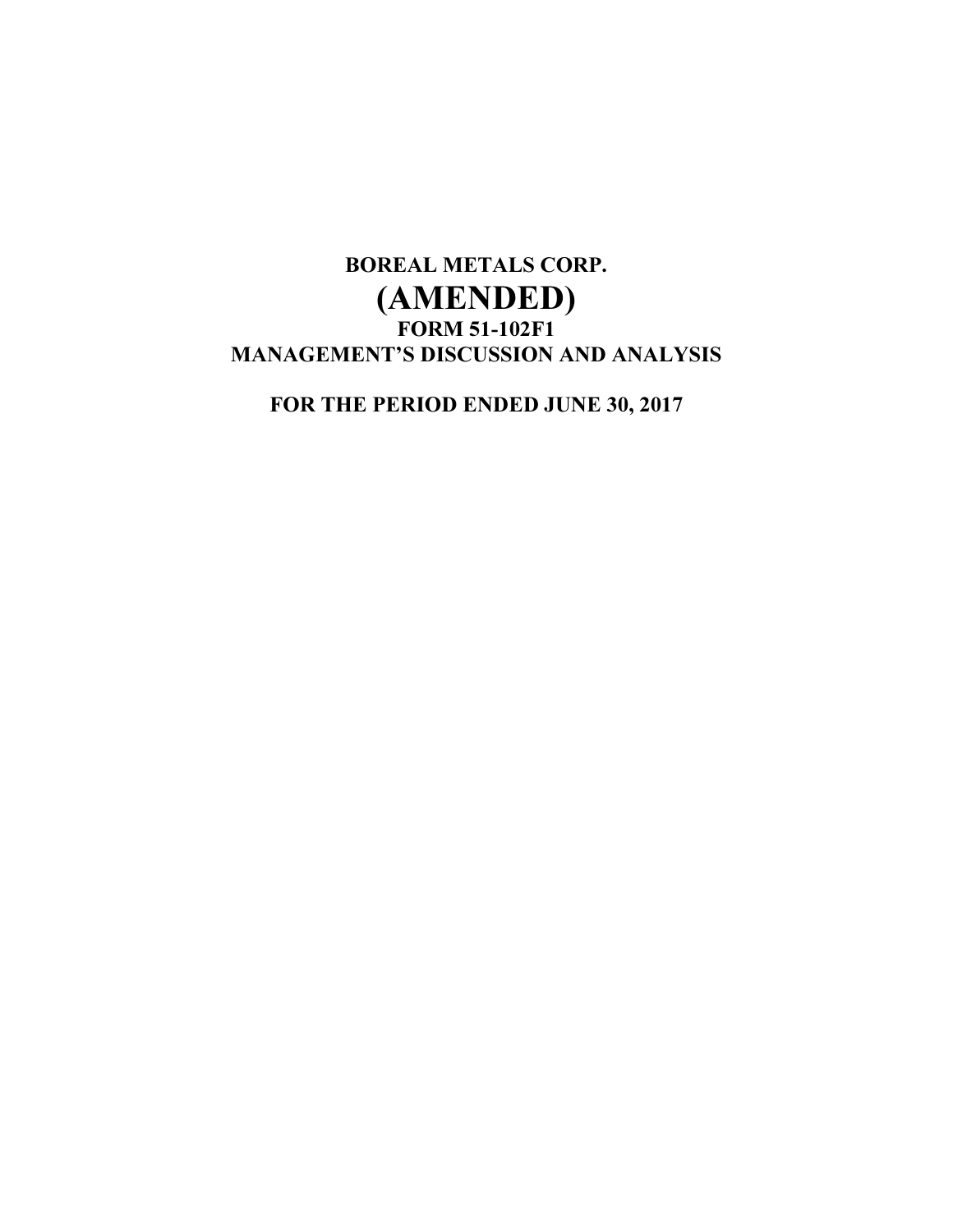The following management's discussion and analysis ("MD&A"), prepared as of October 20, 2017 should be read together with the condensed interim consolidated financial statements for the period ended June 30, 2017 and the audited financial statements for the year ended December 31, 2016 and related notes attached thereto, which are prepared in accordance with International Financial Reporting Standards. All amounts are stated in Canadian dollars unless otherwise indicated.

Additional information related to Boreal Metals Corp. (the "Company") is available for view on SEDAR at www.sedar.com.

# Forward Looking Statements

This MD&A contains certain forward-looking statements and information relating to the Company that are based on the beliefs of our management as well as assumptions made by and information currently available to us. When used in this document, the words "anticipate", "believe", "estimate", "expect" and similar expressions, as they relate to our company or our management, are intended to identify forward-looking statements. This MD&A contains forward-looking statements relating to, among other things, regulatory compliance, the sufficiency of current working capital, the estimated cost and availability of funding for the continued exploration and development of our exploration properties. Such statements reflect the current views of management with respect to future events and are subject to certain risks, uncertainties and assumptions. Many factors could cause the actual results, performance or our achievements to be materially different from any future results, performance or achievements that may be expressed or implied by such forward-looking statements.

# Description of Business

Boreal Metals Corp. (the "Company") was incorporated under the Business Corporations Act, British Columbia on December 31, 2013 and is considered to be in the exploration stage with respect to its mineral properties. On November 7, 2016, the Company changed its name to Boreal Metals Corp. The Company's head office address is 340 - 233 West 1st Street, North Vancouver, BC V7M 1B3.

On April 1, 2014, the Company commenced trading on the Canadian Securities Exchange ("CSE") under the trading symbol "EFM". On April 12, 2016, the CSE delisted the Company for being in default of CSE requirements. As of the date of the financial statements the Company's common shares were delisted from trading on the CSE.

# Significant Events

On February 14, 2017, the Company closed its share purchase agreement with Eurasian Minerals Inc. ("Eurasian") and has acquired two companies with exploration stage assets in Scandinavia. The companies were wholly-owned subsidiaries of Eurasian which together domiciled a portfolio of four base and precious metal exploration projects, two in Sweden and two in Norway. EMX Exploration Scandinavia AB and Iekelvare Minerals AB (together referred to as the "Swedish Companies") are now wholly-owned subsidiaries of the Company. To acquire the Swedish Companies, the Company issued 1,713,390 common shares to Eurasian.

On April 4, 2017, the Company closed a non-brokered private placement of 12,270,000 units at \$0.05 per unit. Each unit consist of one common share and one-half of one transferable share purchase warrant, each whole warrant exercisable into one additional common share at a price of \$0.10 per share for a period of one year.

# Exploration and evaluation assets

On February 14, 2017, the Company closed its share purchase agreement with Eurasian Minerals Inc. ("Eurasian") and has acquired two companies with exploration stage assets in Scandinavia. The companies were wholly-owned subsidiaries of Eurasian which together domiciled a portfolio of four base and precious metal exploration projects, two in Sweden and two in Norway. EMX Exploration Scandinavia AB and Iekelvare Minerals AB (together referred to as the "Swedish Companies") are now wholly-owned subsidiaries of the Company.

|                                 | <b>Swedish Properties</b> |         |  |  |
|---------------------------------|---------------------------|---------|--|--|
| Balance as of December 31, 2016 |                           | -       |  |  |
| Property acquisition costs      |                           | 388,563 |  |  |
| Balance as of June 30, 2017     |                           | 388,563 |  |  |

BOREAL METALS CORP. (Formerly European Ferro Metals Ltd.)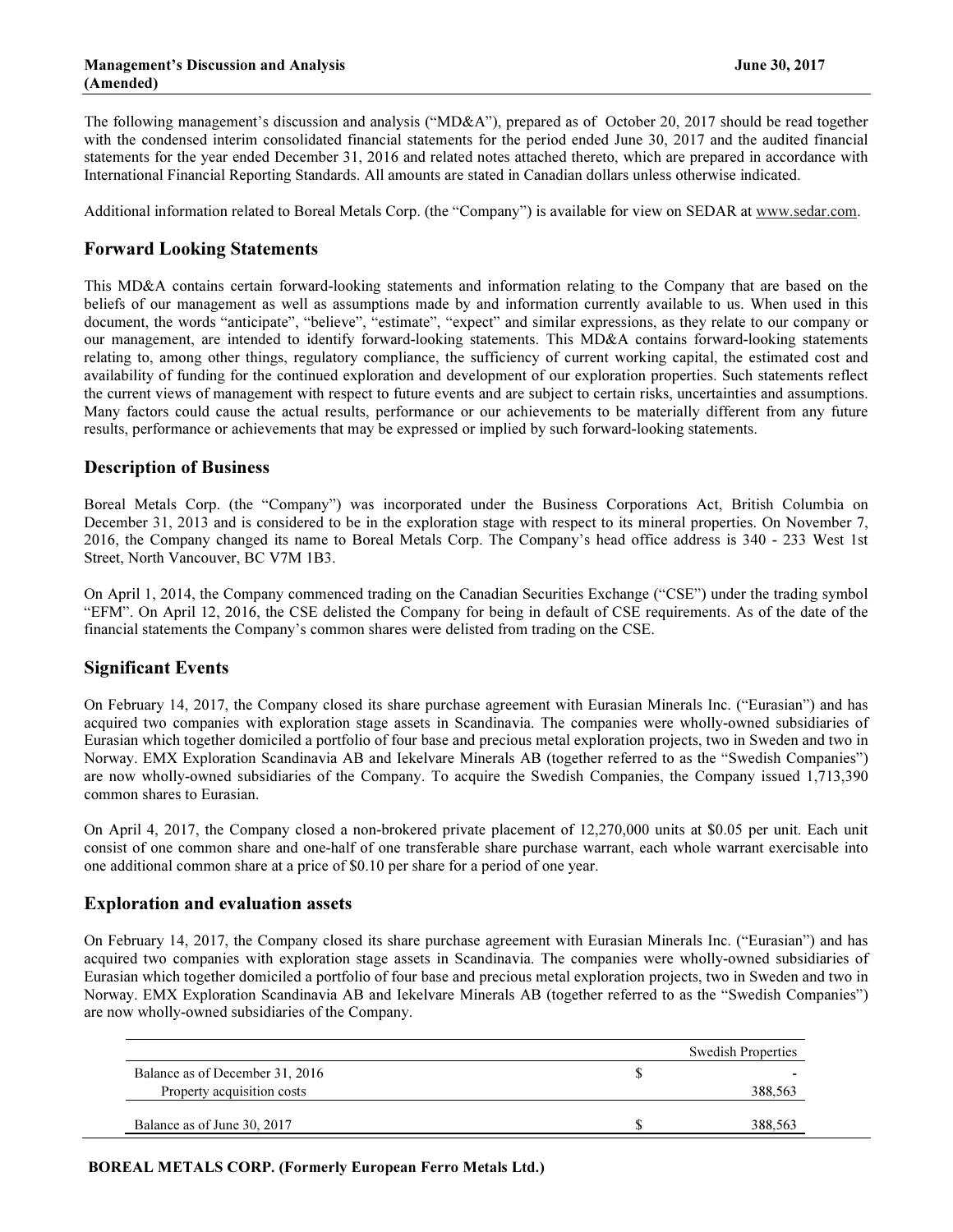The Company is the owner of mining license located in Norway known as the Tynset licenses and Burfjord licenses and Sweden known as Gumsberg and Adak VMS Projects.

| <b>Exploration</b> expenses                 | Adak |                | Gumsberg | Burfjord | Tynset | Total   |
|---------------------------------------------|------|----------------|----------|----------|--------|---------|
| <b>Exploration</b> licenses                 | \$   | $\blacksquare$ | 33,010   | 5.943    | 3.279  | 42,231  |
| Field work                                  |      | -              |          | 35,648   |        | 35,648  |
| Geological                                  |      | 18.809         | 35,094   | 28.899   | 1.822  | 84,624  |
| Total exploration costs<br>incurred in 2017 |      | 18,809         | 68.104   | 70.490   | 5.101  | 162,503 |

In the period ended June 30, 2016, the total of \$162,503 exploration costs were incurred by the Company as follows:

# Selected Annual Financial Information

The Company's Consolidated Financial Statements for the years ended December 31, 2016, 2015, and 2014 have been prepared in accordance with International Financial Reporting Standards ("IFRS") as issued by the International Accounting Standards Board ("IASB"). The following selected financial information is taken from the annual consolidated financial statements and should be read in conjunction with those statements.

|                                         | December 31, 2016 | December 31, 2015 | December 31, 2014 |  |
|-----------------------------------------|-------------------|-------------------|-------------------|--|
| Cash                                    | 196.987           | 77                | 2,246             |  |
| <b>Total Assets</b>                     | 205,918           | 5,084             | 5,782             |  |
| <b>Total Liabilities</b>                | 181,551           | 98,555            | 58,586            |  |
| Shareholders' equity (deficiency)       | 24,367            | (93, 471)         | (52, 804)         |  |
| Net loss and comprehensive loss         | (171, 541)        | (40,667)          | (231, 539)        |  |
| Basic and diluted loss per common share | (0.02)            | (0.01)            | (0.03)            |  |

# Acquisition

February 14, 2017, the Company has closed its share purchase agreement via a share exchange transaction with Eurasian Minerals Inc. ("Eurasian") and acquired two companies that were wholly-owned subsidiaries of Eurasian Minerals which together domicile a portfolio of four Scandinavian base and precious metal (zinc-lead-copper-silver-gold) exploration projects, including the Gumsberg and Adak exploration assets in Sweden and the Tynset and Burfjord assets in Norway (the "Properties"). EMX Exploration Scandinavia AB and Iekelvare Minerals AB (together referred to as the "Swedish Companies") are now wholly-owned subsidiaries of the Company

To acquire the Swedish Companies, the Company issued 1,713,390 of its common shares to Eurasian which represents a 19.9% equity ownership in the Company at the present time and will have the continuing obligation to issue additional shares to maintain 19.9% interest, at no additional cost to Eurasian, until the Company has raised CDN\$5,000,000 in equity; thereafter, Eurasian will have the right to participate pro-rata in future financings at its own cost to maintain its 19.9% interest. On April 4, 2017, 3,466,610 shared were issued to Eurasian due to above obligation.

Eurasian has also been granted a 3% net smelter return ("NSR") royalty on each of the Properties, of which a 1% NSR royalty may be purchased by the Company on or before the fifth anniversary of the closing date in 0.5% increments for a total of (a) US \$2,500,000, or (b) at the purchaser's option, US \$2,000,000 plus shares of the Company equal in value to US \$500,000.

Eurasian will receive annual advance royalty ("AAR") payments of USD\$20,000 for each of the Properties commencing on the second anniversary of the closing, with each AAR payment increasing by \$5,000 per year until reaching \$60,000 per year, except that the Company may forgo AAR payments on two of the four Properties in years two and three. Once reaching US \$60,000, AAR payments will be adjusted each year according to the Consumer Price Index (as published by the U.S. Department of Labor, Bureau of Labor Statistics). Eurasian will receive a 0.5% NSR royalty on any new mineral exploration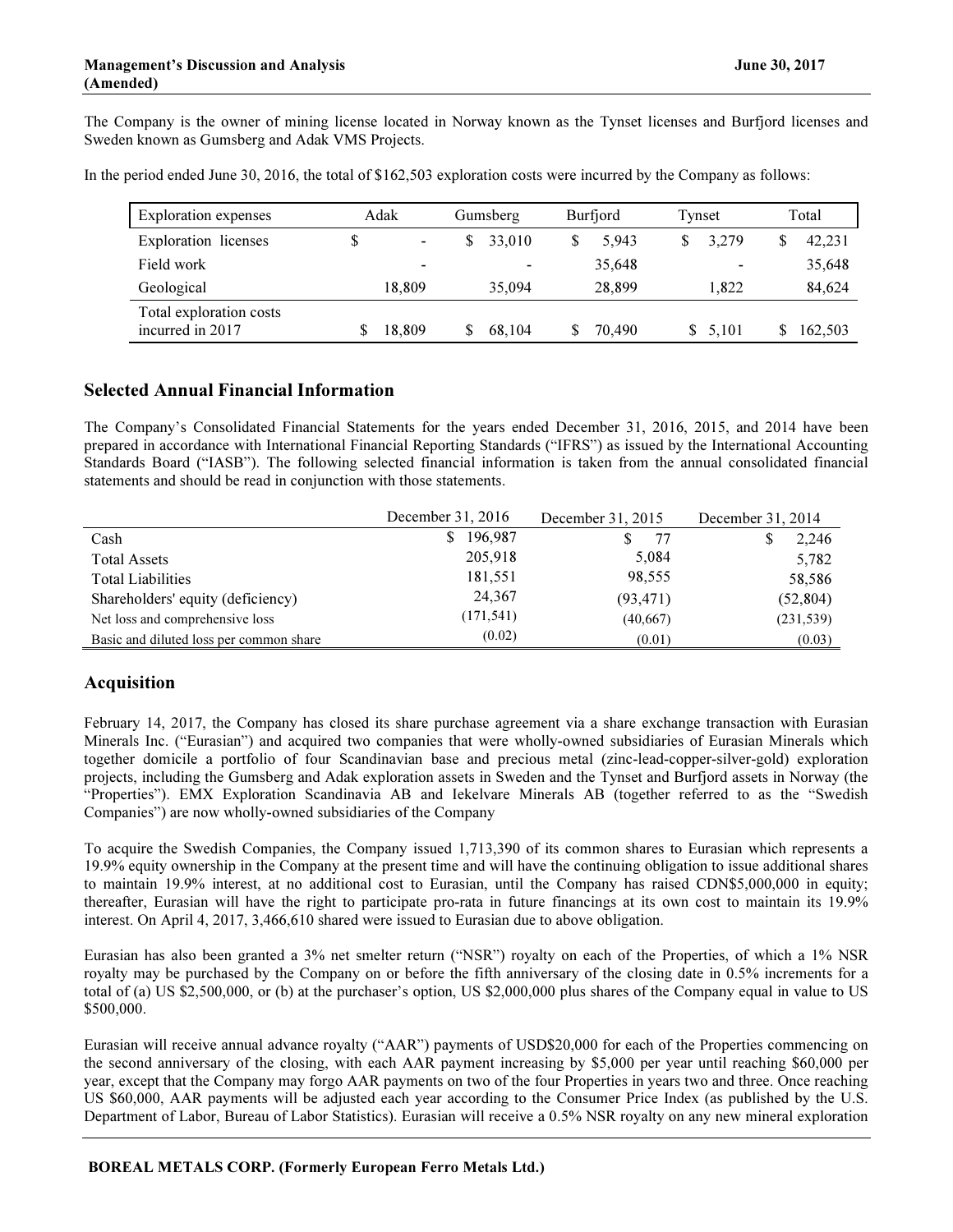projects generated by the Company in Sweden or Norway, excluding projects acquired from a third party containing a mineral resource or reserve or an existing mining operation. Eurasian has the right to one seat on the Board of Directors of the Company.

Management has determined that this transaction does not qualify as a business combination. Accordingly it was accounted for as an acquisition of assets. The fair value of the purchased assets was measured using the fair value of the issued common shares of the Company on the transaction date.

The following table summarizes the fair value of Swedish companies' identifiable assets and liabilities acquired at the date of acquisition:

| Net assets and liabilities acquired: |              |
|--------------------------------------|--------------|
| Cash                                 | \$<br>51,450 |
| <b>Accounts Receivable</b>           | 777          |
| Properties Acquisition Costs         | 215,233      |
| Trade and Other Payables             | (181,790)    |
| Total                                | \$<br>85,670 |
| Consideration paid:                  |              |
| Share capital                        | \$<br>85,670 |

# Results of Operations

Period ended June 30, 2017 and 2016

During the six months period ended June 30, 2017, the Company incurred a net loss of \$363,755, an increase of \$348,883 compared to \$14,872 net loss incurred during the same period of 2016. This significant increase in the Company expenses was a result of increased activity of the Company. In the first six months of 2017, the Company acquired four Scandinavian projects, closed \$613,500 financing and in the process of closing second \$2,000,000 financing, completed an audit, and conducted exploration on its newly acquired properties.

In the first six months of 2017, the Company's professional fees totaled \$84,187 compared to \$8,227 in 2016. The professional fees consist of legal, audit and accounting charges incurred due to Scandinavian companies' acquisition, closing the Company's financing and yearend audit.

The regulatory, filing and transfer agent's fees were \$5,728 in 2017 vs \$6,443 in 2016.

During the period ended June 30, 2017, the Company incurred \$26,461 of general and administration expenses. In 2016, general and administrative expenses totaled \$202 as the Company was inactive due to difficult market conditions.

In the period ended June 30, 2017, the Company recorded \$32,658 (2016 - \$Nil) in travel expenses and \$52,218 (2016 - \$Nil) in consulting fees for the due diligence work done on the new project acquisition (see Acquisition).

The Company charged to operations \$162,503 (2016 - \$Nil) of exploration and evaluation expenses incurred in the six months period ended June 30, 2017.

The basic and diluted loss per common share in the first six months of 2017 totaled \$0.02 vs \$0.00 in the same period of 2016.

Cash flows for the period ended June 30, 2017 and 2016

At June 30, 2017, the Company had \$390,770 cash, compared to \$196,987 cash at December 31, 2016.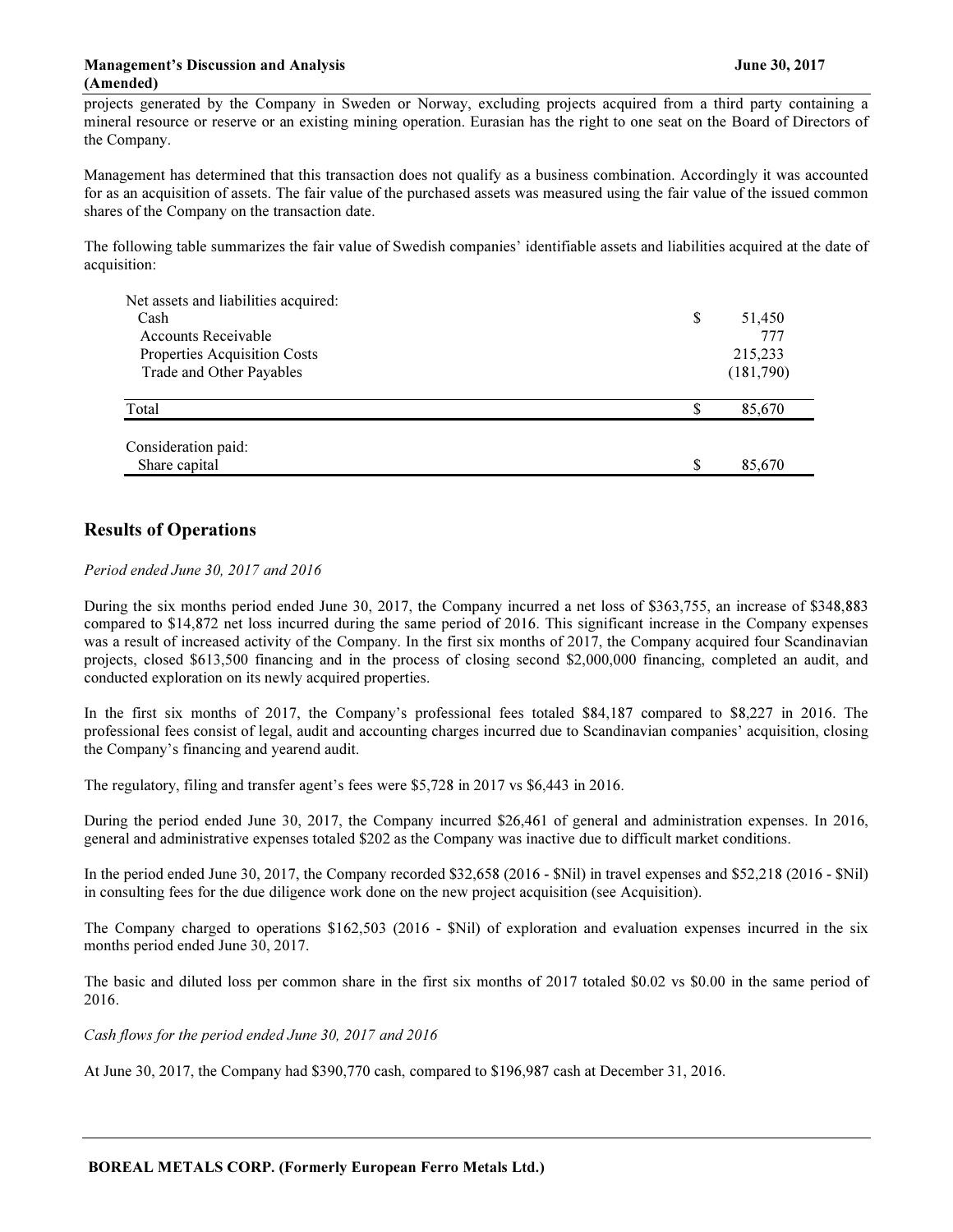In the period ended June 30, 2017, the Company received \$334,121 for shares issued on April 4, 2017, collected \$305,500 of share subscription for the financing announced on April 12, 2017, received \$83,565 as a short-term loan and paid \$76,859 of short term loan to a director of the Company.

In the six months ended June 30, 2017, net cash used in operating activities totaled \$347,796 compared to \$15,057 of net cash used in operating activities in the same period of 2016. The cash used in operating activities consisted of the operating expenses of the Company.

# Summary of Quarterly Results

|                                        | June $30$ . |           | March 31, December 31, September 30, |           | June 30.   |            | March 31, December 31, September 30, |           |
|----------------------------------------|-------------|-----------|--------------------------------------|-----------|------------|------------|--------------------------------------|-----------|
|                                        | 2017        | 2017      | 2016                                 | 2016      | 2016       | 2016       | 2015                                 | 2015      |
|                                        | \$          | \$        | \$                                   | \$        | \$         | \$         | \$                                   | \$        |
| Cash                                   | 390,770     | 228,579   | 196,987                              | 76,381    | 5,504      | 14,443     | 77                                   | 244       |
| Total assets                           | 812,621     | 406,988   | 205,918                              | 83,859    | 11,298     | 19.775     | 5.007                                | 4,992     |
| <b>Total liabilities</b>               | 264.281     | 283,960   | 181,551                              | 173.233   | 119.641    | 119.880    | 98.555                               | 75,092    |
| Working capital<br>(deficiency)        | 159,777     | 228,579   | 24,367                               | (89, 374) | (108, 343) | (100, 105) | (93, 471)                            | (70, 100) |
| Net loss and<br>comprehensive<br>loss  | (193, 518)  | (170,681) | (85,766)                             | (56, 031) | (8,238)    | (6,634)    | (23,369)                             | (3,621)   |
| Basic and<br>diluted loss per<br>share | (0.01)      | (0.01)    | (0.01)                               | (0.01)    | (0.00)     | (0.00)     | (0.01)                               | (0.00)    |

Three Months Period ended June 30, 2017 and 2016

In the second quarter ended June 30, 2017, the Company incurred a net loss of \$193,518, an increase of \$185,280 compared to \$8,238 of net loss incurred in Q2 2016. This significant increase in the Company expenses was a result of the Scandinavian Companies acquisition and all corresponding administrative, exploration and legal activities.

\$51,325 (2016 - \$Nil) of exploration and evaluation expenses incurred in the three months ended June 30, 2017.

In the second quarter of 2017, the Company recorded \$23,889 (2016 - \$Nil) in travel expenses and \$32,220 (2016 - \$Nil) in consulting fees for the due diligence work done on the new project acquisition and an increase of professional fees to \$62,699 from \$3,227 and general and administrative costs to \$17,911 from \$68 in 2016.

# Liquidity and Capital Resources

To date, the Company has not yet realized profitable operations. The Company currently requires additional financing to continue in business and there can be no assurances that such financing will be available, or if available, will be on reasonable terms.

These consolidated financial statements have been prepared assuming the Company will continue on a going-concern basis. The Company has incurred losses since inception and the ability of the Company to continue as a going-concern depends upon its ability to develop profitable operations and to continue to raise adequate financing. Management is actively targeting sources of additional financing through alliances with financial, exploration and mining entities, or other business and financial transactions which would assure continuation of the Company's operations and exploration programs. In order for the Company to meet its liabilities as they come due and to continue its operations, the Company is solely dependent upon its ability to generate such financing.

There can be no assurance that the Company will be able to obtain adequate financing in the future or that the terms of such financing will be favorable. If adequate financing is not available when required, the Company may be required to delay, scale back or eliminate programs and may be unable to continue in operation. The Company may seek such additional financing through debt or equity offerings, but there can be no assurance that such financing will be available on terms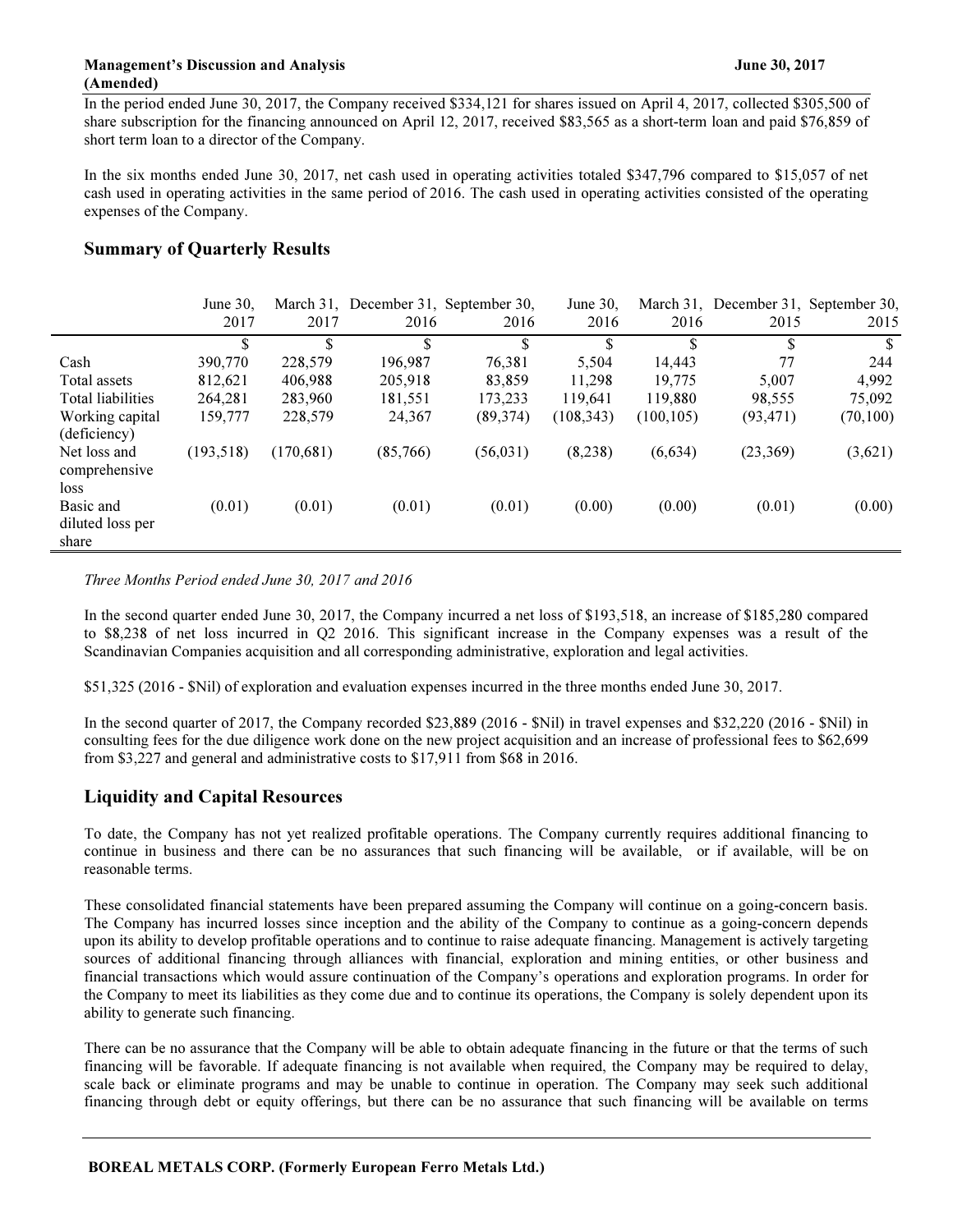acceptable to the Company or at all. Any equity offering will result in dilution to the ownership interests of the Company's shareholders and may result in dilution to the value of such interests.

The Company's revenues, if any, are expected to be in large part derived from the mining and sale of minerals and metals or interests related thereto. The economics of developing and producing properties are affected by many factors including the cost of operations and the market price of the mineral resource. Depending on the market price of mineral resources, the Company may determine that it is impractical to continue commercial production.

# Short-Term Loan

As at June 30, 2017, the Company's director advanced to the Company a total amount of \$17,336 (December 31, 2016 - \$94,195) by the way of a short-term loan.

As of June 30, 2017, \$83,565 (December 31, 2016 - \$Nil) was advances to the Company by the way of short-term loans.

These loans are unsecured, non-interest bearing and due on demand loans.

# Related Party Transactions

Key management personnel include the Chief Executive Officer ("CEO"), Chief Financial Officer ("CFO") and Directors of the Company.

During the period ended June 30, 2017, the Company accrued a total of \$61,278 (2015 - \$Nil) of consulting and management fees to its directors. As of June 30, 2017, \$88,512 (December 31, 2016 - \$8,100) is payable to these directors.

As at June 30, 2017, the Company's director advanced to the Company an amount of \$17,336 (December 31, 2016 - \$94,195) by the way of short-term loans. This is an unsecured, non-interest bearing and due on demand loan.

All related party transactions are in the normal course of operations and have been measured at the agreed to amounts, which is the amount of consideration established and agreed to by the related parties.

# Financial Instruments and Other Instruments

#### Financial instruments

Financial assets and liabilities are classified in the fair value hierarchy according to the lowest level of input that is significant to the fair value measurement. Assessment of the significance of a particular input to the fair value measurement requires judgement and may affect placement within the fair value hierarchy levels. The hierarchy is as follows:

- Level 1: quoted prices (unadjusted) in active markets for identical assets or liabilities.
- Level 2: inputs other than quoted prices included in Level 1 that are observable for the asset or liability, either directly (i.e., as prices) or indirectly (i.e., derived from prices).
- Level 3: inputs for the asset or liability that are not based on observable market data (unobservable inputs).

The fair value of cash and accounts payable and accrued liabilities and short-term loan from related party approximate their carrying amounts due to the short term nature of the financial instruments. Cash is classified as financial assets fair value through profit or loss and is measured using level 1 inputs of the fair value hierarchy. Accounts payable and accrued liabilities and short-term loan from related party are classified as financial liabilities fair value through profit or loss.

#### Risk management

The Company is exposed to a variety of financial instrument related risks to varying degrees:

#### Credit risk

Credit risk is the risk that the counterparty to a financial instrument will cause a financial loss for the Company by failing to discharge its obligations. The Company's credit risk is primarily attributable to its liquid financial assets including cash. The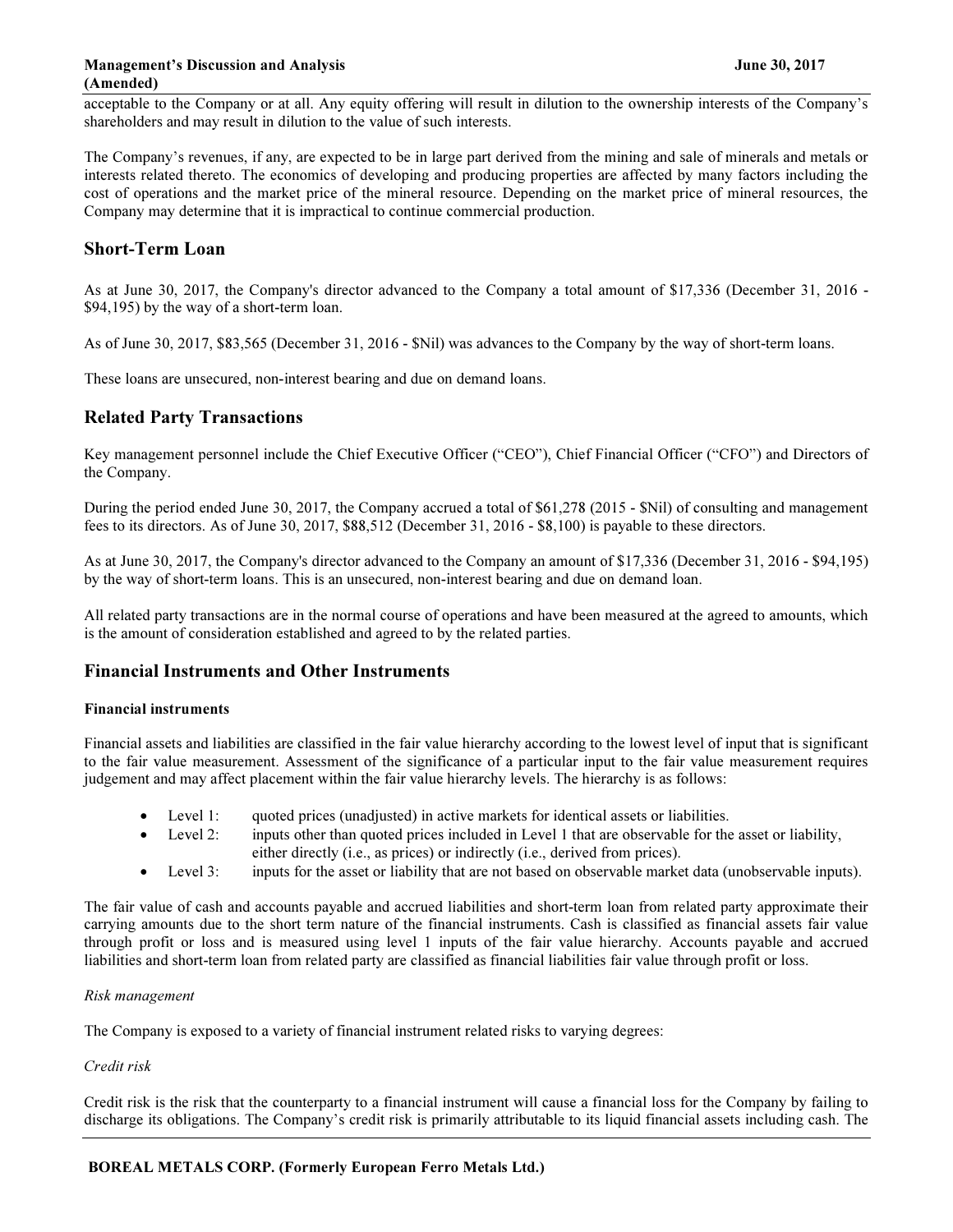#### Management's Discussion and Analysis June 30, 2017 (Amended)

Company limits its exposure to credit risk on liquid financial assets through maintaining its cash with high-credit quality financial institutions.

#### Liquidity risk

Liquidity risk is the risk that the Company will not be able to meet its obligations associated with its financial liabilities. The Company's approach to managing liquidity risk is to ensure that it will have sufficient liquidity to meet liabilities when due. The Company is currently investigating financing opportunities so that it has sufficient liquidity to meet liabilities when due.

There can be no assurance the Company will be able to obtain required financing in the future on acceptable terms. The Company anticipates it will need additional capital in the future to finance on-going exploration of its properties, such capital to be derived from the completion of other equity financings. The Company has limited financial resources, has no source of operating income and has no assurance that additional funding will be available to it for future exploration and development of its project. The ability of the Company to arrange additional financing in the future will depend, in part, on the prevailing capital market conditions and exploration success. In recent years, the securities markets have experienced wide fluctuations in price which have not necessarily been related to the operating performance, underlying asset values or prospects of such companies. There can be no assurance that continual fluctuations in price will not occur. Any quoted market for the common shares may be subject to market trends generally, notwithstanding any potential success of the Company in creating revenue, cash flows or earnings.

#### Market risk

Market risk is the risk of loss that may arise from changes in market factors such as interest rates, foreign exchange rates, and commodity and equity prices.

#### Currency risk

The Company is exposed to financial risk related to fluctuations in foreign exchange rates. Foreign currency risk is limited to the portion of the Company's business transactions denominated in currencies other than the Canadian Dollar.

#### Interest rate risk

The Company's exposure to interest rate risk arises from the interest rate impact on cash. The Company's policy is to invest cash at floating rates of interest, in order to maintain liquidity, while achieving a satisfactory return for shareholders. There is minimal risk that the Company would recognize any loss as a result of a decrease in the fair value.

#### Price risk

The Company is exposed to price risk with respect to commodity prices. The Company closely monitors commodity prices to determine the appropriate course of action to be taken by the Company.

#### Segment Information

The Company is engaged in one business activity, being the acquisition, exploration and development of base and precious metal. The two geographical segments are Canada and Scandinavia. All non-current assets are held solely in the Scandinavia segment.

Summarized financial information on the geographic segments the Company operates in are as follows:

| For the period ended June 30, 2017 | Canada  | Scandinavia | Consolidated |
|------------------------------------|---------|-------------|--------------|
| Exploration and evaluation assets  | $-$ S   | 388.563 \$  | 388,563      |
| Exploration expense                | -       | 162.503     | 162,503      |
| Loss for the period                | 100.210 | 263.545     | 363.754      |

## Subsequent Events

a) On August 14, 2017, the Company closed a private placement of 4,527,500 units at \$0.20 per unit. Each unit consists of one common share and one-half of one transferable share purchase warrant, each whole warrant exercisable into one additional common share at a price of \$0.40 per share for a period of two years from the date of issue. The warrants are subject to an acceleration provision, whereby any time after four months from the date of issuance and before the expiry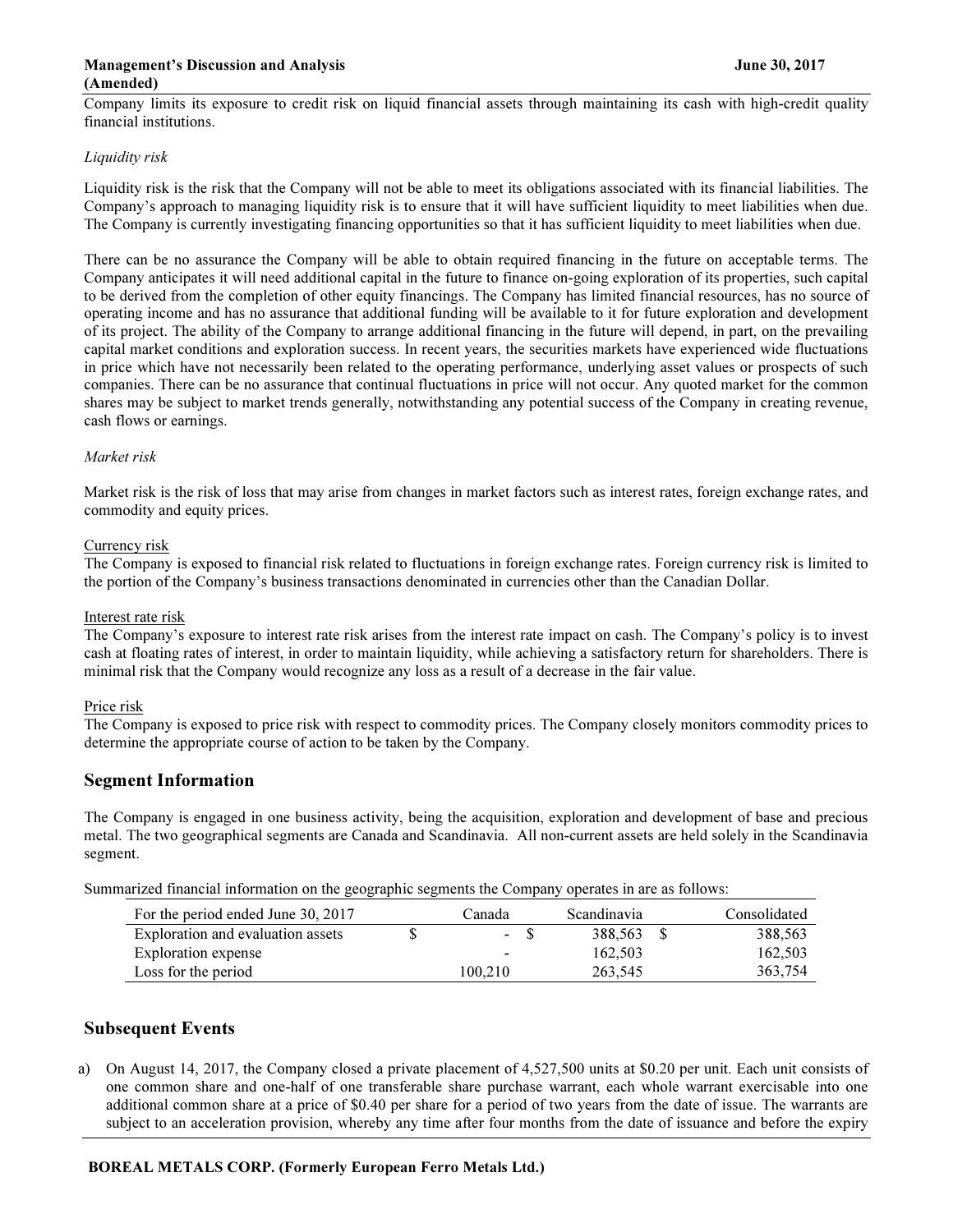date, if the closing price of the common shares of the Company is \$0.75 or above for 10 consecutive trading days, the Company may provide notice to the holder (the "Acceleration Notice") that the warrants will expire on the date which is 30 days from the date of the Acceleration Notice. 1,000,000 units of this private placement were closed into escrow, subject to certain conditions. As of June 30, 2017, \$305,500 of share subscription was received towards this private placement.

The Company paid finder's fees of \$18,500 in cash, issued 44,000 common shares as finder's fees at a deemed price of \$0.20 per common share and 135,500 finder's warrants to certain finders. The finder's warrants have the same terms as private placement warrants except they are non-transferable.

On August 14, 2017, 900,972 shares were issued to Eurasian at no additional cost due to the Company's obligation to maintain Eurasian 19.9% equity ownership in the Company, until \$5,000,000 in equity has been raised.

- b) A claim filed against the Company for non-payment of outstanding trade payable balances has been settled .
- c) On September 25, 2017, the Company announced an equity financings to raise aggregate proceeds of up to \$3,000,000, and its intended application to the TSX Venture Exchange ("Exchange") for an original listing of its common shares and warrants on the facilities of the Exchange.

The Company entered into an agency agreement with PI Financial Corp. ("Agent") that will provide for a financing to be completed by way of Short Form Offering Document ("SFOD") in accordance with Exchange policies. The SFOD will consist of up to 6,666,666 units of the Company at a price of \$0.30 per unit for gross proceeds of up to \$2,000,000. Each unit will consist of one common share and one-half of share purchase warrant, with each whole warrant exercisable at a price of \$0.50 for a period of 24 months from the closing date of the SFOD.

The Company is also announced a brokered private placement of up to 3,333,334 units ("Brokered Units") at a price of \$0.30 per Brokered Unit, for gross proceeds of up to \$1,000,000, concurrently with the SFOD. Each Brokered Unit will consist of one common share and one warrant, having the same terms as the SFOD warrants.

The Agent will receive a cash commission equal to 8% of the gross proceeds raised from the sale of units, and such number of non-transferable agent's warrants equal to 8% of the aggregate number of SFOD units and Brokered Units sold. Each Agent's Warrant will be exercisable for one Common Share at a price of \$0.30 for a period of 18 months from the closing date of the financings. The Agent will also receive 600,000 units as a corporate finance fee, with 400,000 of such units having the same terms as the SFOD units and 200,000 having the same terms as the Brokered Units.

Closing of the SFOD and the private placement will be subject to approval of the Exchange and other standard closing conditions. All securities issued in connection with the private placement will be subject to a statutory hold period of four months plus a day from the closing date.

# Off-Balance Sheet Arrangements

The Company does not have any off-balance sheet arrangements as at June 30, 2017 and 2016.

#### Significant Accounting Policies

These consolidated financial statements, including comparatives, were prepared in accordance with the accounting policies described in the Company's annual financial statements for the year ended December 31, 2016. There have been no changes to the Company's critical accounting estimates and judgments during the period ended June 30, 2017.

# Critical Accounting Estimates

The preparation of the unaudited consolidated financial statements requires management to make judgments and estimates and form assumptions that affect the reported amounts of assets and liabilities at the date of the financial statements and reported amounts of expenses during the reporting period. On an ongoing basis, management evaluates its judgments and estimates in relation to assets, liabilities and expenses. Management uses historical experience and various other factors it believes to be reasonable under the given circumstances as the basis for its judgments and estimates. Actual outcomes may differ from these estimates.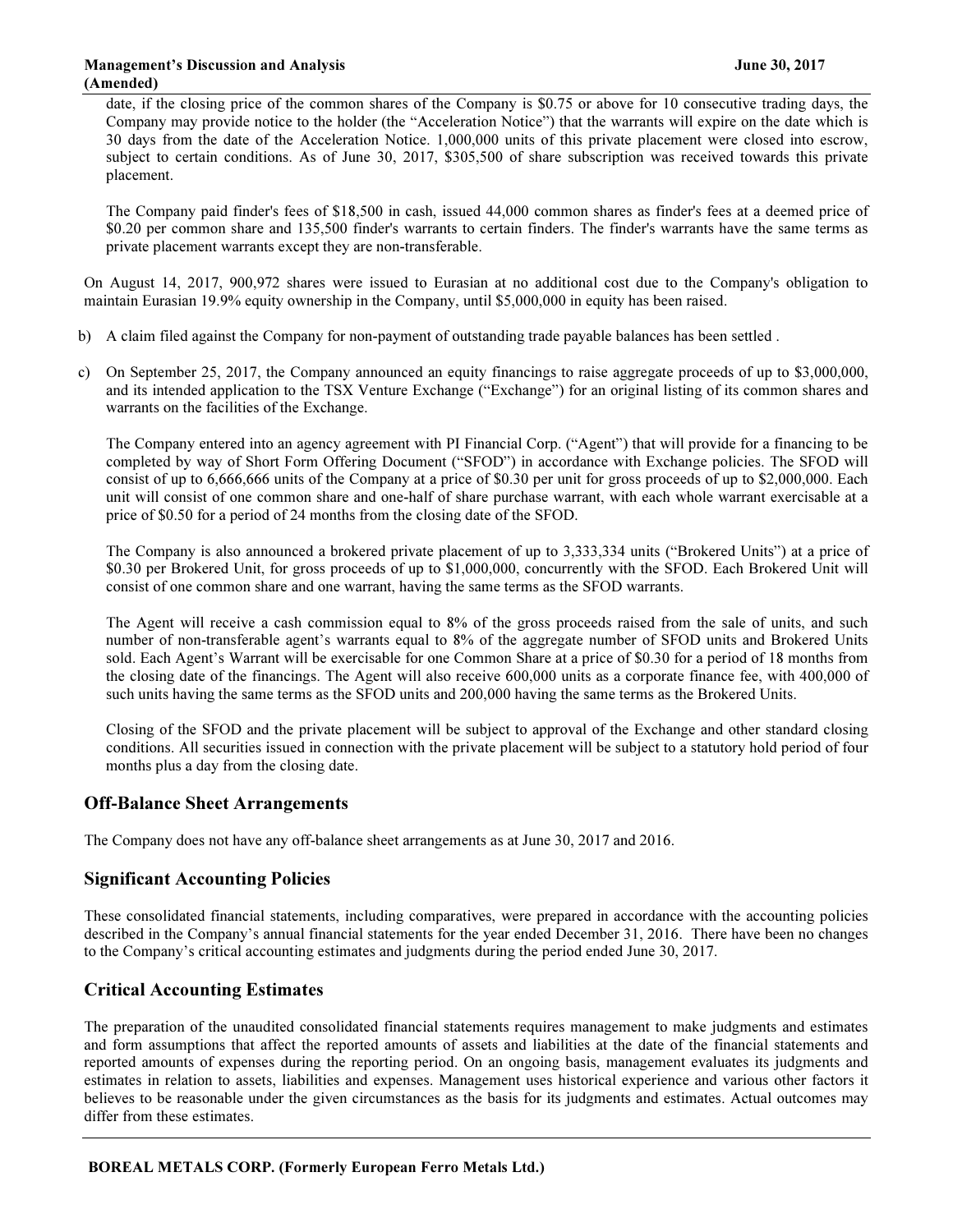The most significant estimates relate to the valuation of deferred income tax amounts and impairment testing. The value of deferred tax assets is evaluated based on the probability of realization; the Company has assessed that it is improbable that such assets will be realized and has accordingly not recognized a value for deferred taxes.

The most significant judgments relate to the recoverability of capitalized amounts, recognition of deferred tax assets and liabilities and the determination of the economic viability of a project.

## New standards not yet adopted

The Company has not yet adopted the following revised or new IFRS that have been issued but were not yet effective as at December 31, 2016:

IFRS 9, Financial Instruments (effective date January 1, 2018) introduces new requirements for the classification and measurement of financial assets and liabilities.

IFRS 16, Leases is a new standard that sets out the principles for recognition, measurement, presentation and disclosure of leases including guidance for both parties to a contract, the lessee and the lessor. The new standard eliminates the classification of leases as either operating or finance leases as is required by IAS 17 and instead introduces a single lessee accounting model. This standard is effective for the years beginning on or after January 1, 2019.

The Company is currently assessing the impact that these new accounting standards will have on the financial statementsand the business of the Company.

## Outstanding Share Data

As at June 30, 2017, the Company has 26,060,000 common shares outstanding and 31,532,472 shares as of the date of this MD&A.

On April 4, 2017, the Company closed a non-brokered private placement of 12,270,000 units at \$0.05 per unit. Each unit will consist of one common share and one-half of one transferable share purchase warrant, each whole warrant exercisable into one additional common share at a price of \$0.10 per share for a period of one year from the date of issue.

On April 4, 2017, 3,466,610 common shares of the Company were issued to Eurasian pursuant to Eurasian's antidilution right and another 900,972 shares issued on August 14, 2017.

On August 14, 2017, the Company closed a private placement of 5,527,500 units at \$0.20 per unit for total gross proceeds of \$1,105,500. Each unit consists of one common share and one-half of one transferable share purchase warrant, each whole warrant exercisable into one additional common share at a price of \$0.40 per share for a period of two years from the date of issue. The warrants are subject to an acceleration provision, whereby any time after four months from the date of issuance and before the expiry date, if the closing price of the common shares of the Company is \$0.75 or above for 10 consecutive trading days, the Company may provide notice to the holder (the "Acceleration Notice") that the warrants will expire on the date which is 30 days from the date of the Acceleration Notice. 1,000,000 units of this private placement were closed into escrow, subject to certain conditions. As of June 30, 2017, \$305,500 of share subscription was received towards this private placement.

The Company paid finder's fees of \$18,500 in cash, issued 44,000 common shares as finder's fees at a deemed price of \$0.20 per common share and 135,500 finder's warrants to certain finders. The finder's warrants have the same terms as private placement warrants except they are non-transferable.

As at June 30, 2017, and the date of this MD&A, the Company had not issued any stock options and had 6,135,000 and 9,034,250 warrants, respectively. 6,135,000 transferrable share purchase warrants were issued on April 4, 2017, at a price of \$0.10 for a period of one year in connection to the closed non-brokered private placement. 2,899,250 share purchase warrants were issued on August 14, 2017, at a price of \$0.40 for a period of one year in connection to the closed non-brokered private placement.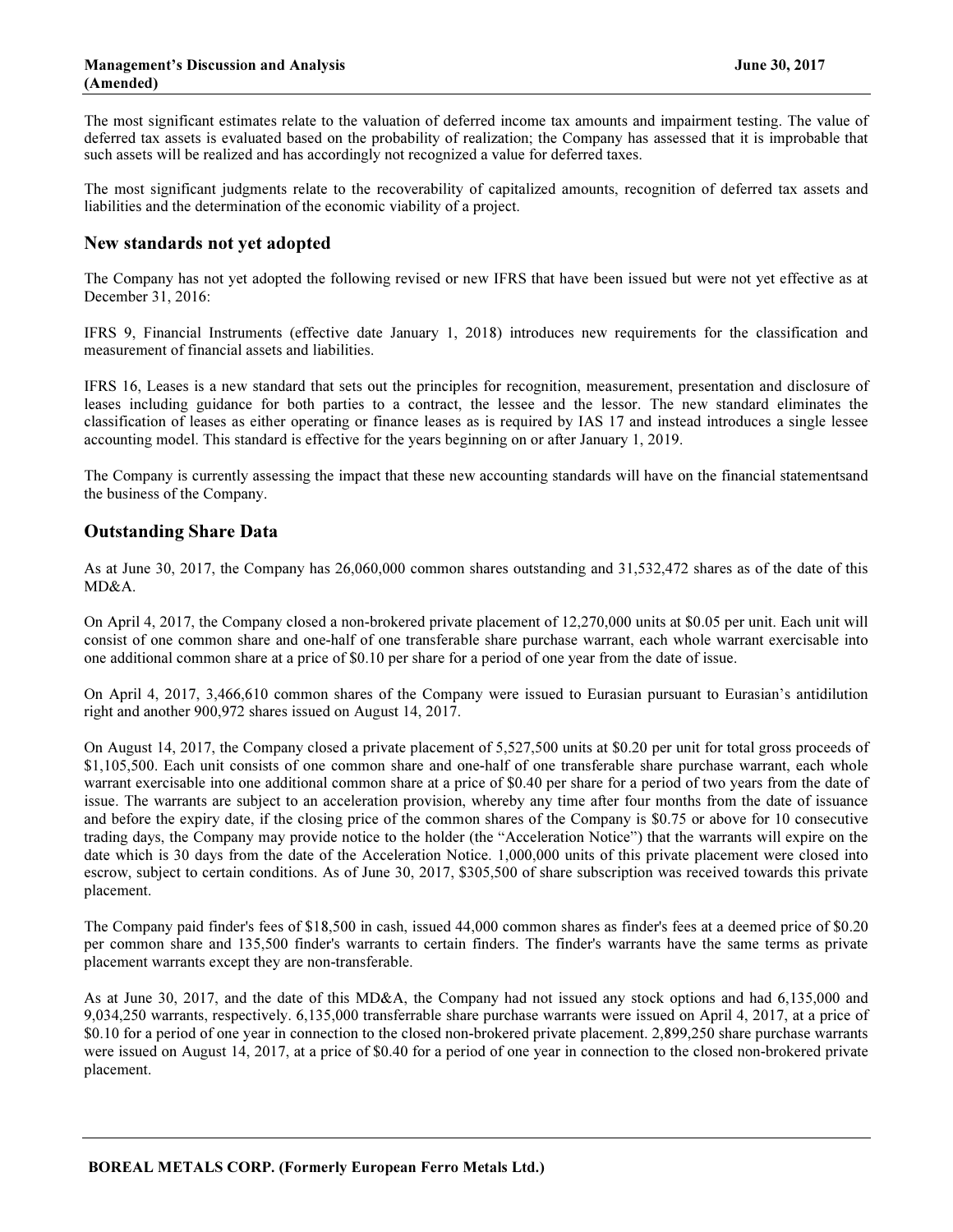# Management's Responsibility for Financial Statements

Information provided in this report, including the financial statements, is the responsibility of management. In the preparation of these statements, estimates are sometimes necessary to make a determination of future value for certain assets or liabilities. Management believes such estimates have been based on careful judgments and have been properly reflected in the accompanying financial statements. Management maintains a system of internal controls to provide reasonable assurances that the Company's assets are safeguarded and to facilitate the preparation of relevant and timely information.

# Risk Factors

Our exploration programs may not result in a commercial mining operation.

Mineral exploration involves significant risk because few properties that are explored contain bodies of ore that would be commercially economic to develop into producing mines. Our mineral properties are without a known body of commercial ore and our proposed programs are an exploratory search for ore. We do not know whether our current exploration programs will result in any commercial mining operation. If the exploration programs do not result in the discovery of commercial ore, we will be required to acquire additional properties and write-off all of our investments in our existing properties.

#### We may not have sufficient funds to complete further exploration programs.

We have limited financial resources, do not generate operating revenue and must finance our exploration activity by other means. We do not know whether additional funding will be available for further exploration of our projects or to fulfill our anticipated obligations under our existing property agreements. If we fail to obtain additional financing, we will have to delay or cancel further exploration of our properties, and we could lose all of our interest in our properties.

Factors beyond our control may determine whether any mineral deposits we discover are sufficiently economic to be developed into a mine.

The determination of whether our mineral deposits are economic is affected by numerous factors beyond our control. These factors include market fluctuations for precious metals; metallurgical recoveries associated with the mineralization; the proximity and capacity of natural resource markets and processing equipment; costs of access and surface rights; and government regulations governing prices, taxes, royalties, land tenure, land use, importing and exporting of minerals and environmental protection.

#### Mineral exploration is highly speculative and risky; any material changes to the estimated reserves might adversely affect the profitability of the property.

In making determinations about whether to proceed to the next stage of development, we must rely upon estimated calculations as to the mineral reserves and grades of mineralization on our properties. Until ore is actually mined and processed, mineral reserves and grades of mineralization must be considered as estimates only. Any material changes in mineral reserve estimates and grades of mineralization will affect the economic viability of the placing of a property into production and a property's return on capital.

#### Mineral exploration is hazardous. We could incur liability or damages as we conduct our business due to the dangers inherent in mineral exploration.

Mining operations often encounter unpredictable risks and hazards that add expense or cause delay. These include unusual or unexpected geological formations, changes in metallurgical processing requirements; power outages, labor disruptions, flooding, explosions, rock bursts, cave-ins, landslides and inability to obtain suitable or adequate machinery, equipment or labor. We may become subject to liabilities in connection with pollution, cave-ins or hazards against which we cannot insure against or which we may elect not to insure. The payment of these liabilities could require the use of financial resources that would otherwise be spent on mining operations.

In the future we may be required to comply with government regulations affecting mineral exploration and exploitation, which could adversely affect our business, the results of our operations and our financial condition.